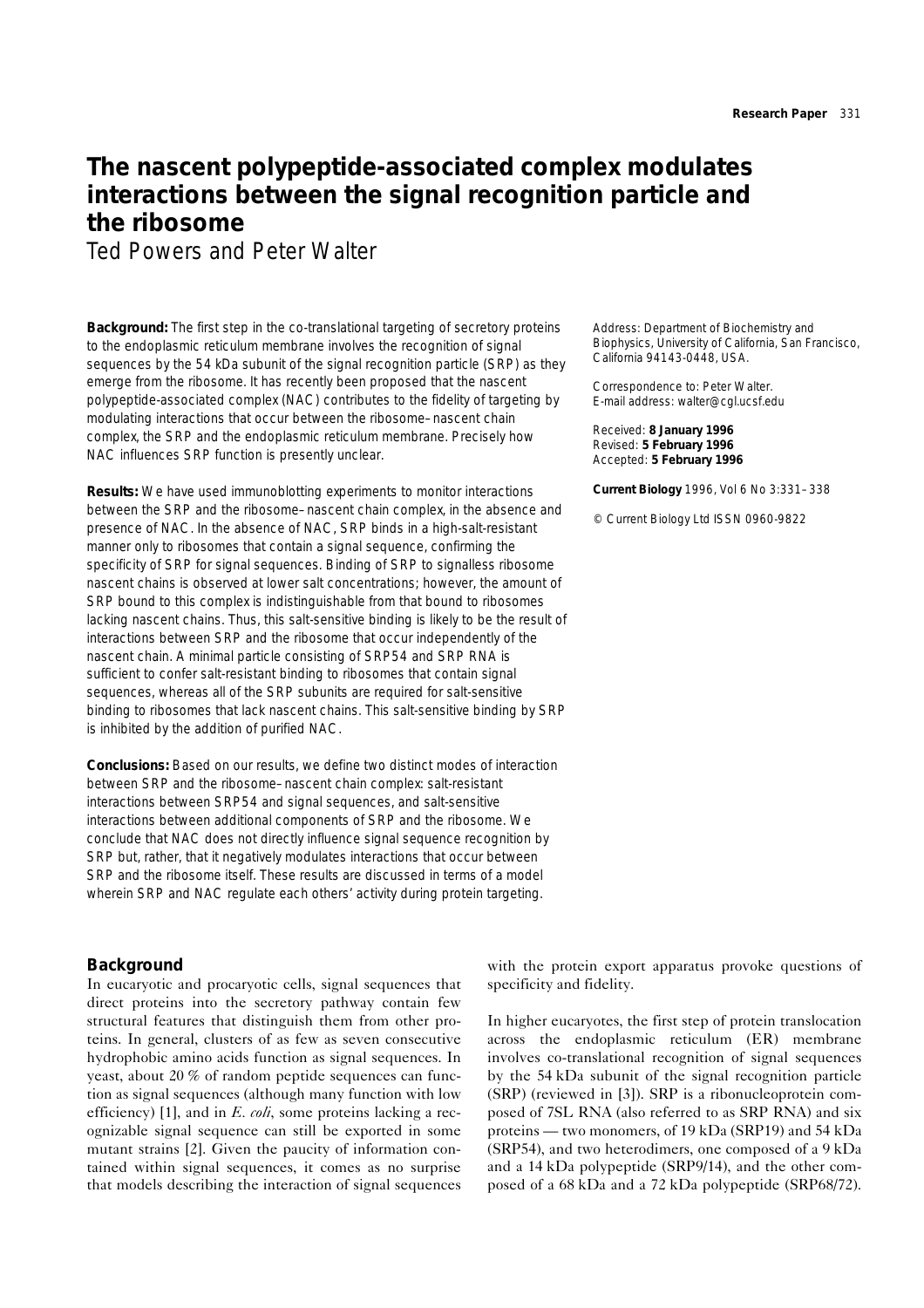Concomitant with signal sequence binding by SRP is an arrest or pause in translational elongation, consistent with the notion that SRP interacts directly with the ribosome as well as the nascent chain. The SRP–ribosome–nascent chain complex is then targeted to the ER by interactions between SRP and its receptor, located at the ER membrane [4,5]. Following this interaction, the ribosome– nascent chain complex is released by SRP and becomes associated with the translocation machinery located in the ER membrane, where a second signal sequence recognition event is postulated to occur [6].

Recently, Wiedmann *et al*. [7] have characterized a protein complex, termed nascent polypeptide-associated complex (NAC), that also interacts co-translationally with nascent polypeptides. NAC is composed of two polypeptides,  $\alpha$ NAC and  $\beta$ NAC, with apparent molecular weights of 33 kDa and a 21 kDa, respectively [7]. The authors proposed that this complex performs a chaperone-like function, preventing otherwise promiscuous interactions between nascent chains and other proteins in the cytosol, including SRP. Specifically, they demonstrated that, in the absence of NAC, SRP can be crosslinked to nascent chains lacking a signal sequence, and that these proteins can be translocated across the ER, albeit inefficiently. These observations suggested that SRP may not be the major determinant of specificity in this system, and that it binds signal peptides at least partially by default because they are not substrates for NAC. More recently, it has been demonstrated that translocation of signalless nascent chains across the ER in the absence of NAC occurs in an SRP-independent manner, and that NAC prevents ribosomes bearing signalless nascent chains from interacting with the ER membrane [8,9]. Thus, NAC is also proposed to govern interactions between ribosomes and the ER membrane.

The notion that SRP lacks signal sequence specificity contradicts two recent reports, where *in vitro* analysis showed that functional synthetic signal peptides, but not mutant peptides, could inhibit the GTPase function of SRP54, as well as its *E. coli* homologue, Ffh [10,11]. These experiments were conducted with purified components in the absence of ribosomes and NAC. To address the question of the specificity of signal sequence recognition by SRP, and to gain additional insight into the function of NAC, we have examined directly the association of SRP with ribosome–nascent chain complexes in the presence and absence of NAC. Our results affirm the specificity of SRP for signal sequences and, moreover, suggest that NAC functions by modulating interactions between SRP and the ribosome.

# **Results**

## **Two different ribosomal binding modes for SRP**

We wished to examine directly interactions between SRP and ribosomes bearing different nascent chains in the absence of NAC. To this end, we compared the ability of SRP to sediment through a sucrose cushion in a high-saltresistant manner, either with vacant ribosomes, or with one of two ribosome-associated nascent chains: pL 86mer, which contained a signal sequence, or ffLuc 77mer, which lacked a signal sequence. These two ribosome–nascent chain complexes were produced by *in vitro* translation of truncated mRNAs, as described in Materials and methods. In each case, ribosomes and ribosome–nascent chains were salt-washed to remove NAC prior to addition of SRP [7]. We carried out immunoblotting experiments, using polyclonal antiserum raised against SRP54, to monitor the association between SRP and ribosomes.

We found that, in the presence of 500 mM potassium acetate (KAc), SRP associated only with ribosomes bearing pPL 86mer nascent chains (Fig. 1, upper panel, lane 6). In contrast, at these high salt concentrations, we





Specific association between SRP and signal-sequence-bearing ribosome–nascent chain complexes that have been stripped of NAC. SRP was incubated with salt-washed ribosomes lacking nascent chains ('none') and pPL 86mer or ffLuc 77mer ribosome–nascent chain complexes, as indicated, and analyzed by centrifugation through sucrose cushions containing 500 mM KAc, as described in Materials and methods. Western immunoblot analysis was carried out using the corresponding pellet (2nd pell, lanes 5–7) and supernatant (2nd sup, lanes 8–10) fractions from this centrifugation step, and the supernatant fractions (1st sup, lanes 2–4) after salt-washing of ribosomes following *in vitro* translation. Immunoblots were probed with polyclonal anti-SRP54 antiserum (upper panel) or polyclonal anti-aNAC antiserum (middle panel), and nascent chains were visualized by autoradiography (lower panel). An equivalent amount of wheat germ extract used for translation reactions was loaded for comparison (lane 1).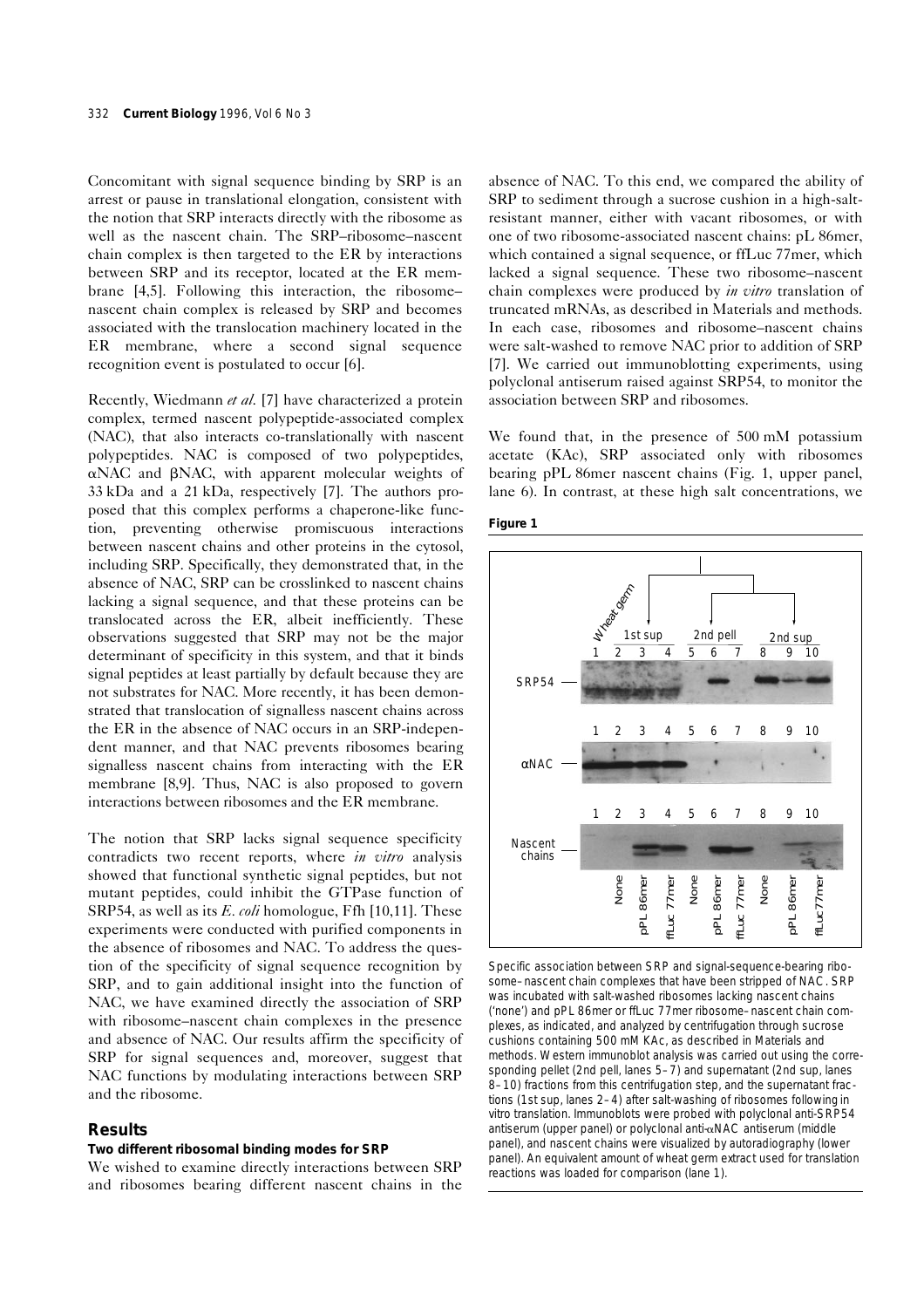were unable to detect any binding of SRP to ribosomes bearing ffLuc 77mer nascent chains (Fig. 1, upper panel, lane 7), although all detectable NAC was removed during salt-washing of the ribosome–nascent chain complexes (Fig. 1, middle panel). Based on results from quantitative immunoblotting experiments, we estimated that greater than 95 % of NAC was removed from ribosomes by this procedure (data not shown). Quantitation of the radioactivity present in the nascent chains demonstrated that equimolar amounts of pPL 86mer and ffLuc 77mer nascent chains were associated with the ribosomal pellets (Fig. 1, lower panel, lanes 6 and 7). We conclude from these results that SRP, in the absence of NAC, remains selective for ribosomes bearing nascent chains that contain a signal sequence.

In the above experiment, ribosomes and ribosome– nascent chain complexes were washed with 500 mM KAc following translation to remove NAC. Identical results were obtained when ribosomes and ribosome– nascent chains were washed for a second time with 500 mM KAc, or twice with 1.0 M KAc before the addition of SRP (data not shown). Thus, we conclude that it is unlikely that any residual NAC could account for the selective binding of SRP to pPL 86mer nascent chains observed in Figure 1.

We next asked whether SRP could bind to ribosomes bearing ffLuc 77mer nascent chains under conditions that relaxed the stringency of the assay. To this end, we lowered the salt concentration used during the second centrifugation step (Fig. 2). A significant amount of SRP co-sedimented with the ffLuc 77mer ribosome–nascent chain complex when the salt concentration was reduced to 300 mM KAc (Fig. 2, lane 9), and nearly equal amounts of SRP bound to ffLuc 77mer and pPL 86mer ribosome– nascent chain complexes at 50 mM KAc (Fig. 2, compare lanes 2 and 3). However, at each salt concentration examined, the amount of SRP bound to ribosomes containing ffLuc 77mer nascent chains was indistinguishable from that bound to vacant ribosomes (for example, compare Fig. 2, lanes 4 and 6). Hence, this low-salt binding is likely to be the result of interactions between SRP and the ribosome that occur independently of the nascent chain. In a control experiment, we found that no SRP was present in the pellet fractions at low salt in the absence of ribosomes (data not shown), demonstrating that its appearance in the pellets resulted from its association with ribosomes, and was not simply because of aggregation at lower salt concentrations.

Taken together, these results suggest that there are two different ways in which SRP can interact with ribosomes: a high-salt-resistant interaction, which requires a signal sequence, and a high-salt-sensitive interaction, which occurs independently of the nascent chain.

**Figure 2**



Testing the salt-sensitivity of SRP binding to ribosomes and ribosome–nascent chain complexes. The experiment was performed as described in Fig. 1, except that the concentration of KAc used during the second centrifugation step was varied as indicated. The final ribosomal pellets were used for western immunoblot analysis.

#### **SRP components required for each ribosomal binding mode**

To characterize the two different modes of SRP binding to ribosomes, we determined which subunits of SRP were required for each type of binding. We first asked which components were necessary for signal-sequence-dependent, high-salt-resistant binding. Previous studies have demonstrated that SRP54 interacts with signal sequences [10,12–16]. Accordingly, we tested the ability of an SRP subparticle consisting of SRP54 and 7SL RNA to interact with ribosome–nascent chains at two different salt concentrations, physiological (150 mM KAc) and high (500 mM KAc). We found that this minimal particle bound as well as intact SRP to signal sequence-bearing ribosomes at physiological salt (Fig. 3a, compare lanes 2 and 6). Significant binding of the minimal particle was also observed at high salt concentrations (Fig. 3a, lane 8). As earlier studies have demonstrated that SRP54 does not interact stably with 7SL RNA at high salt in the absence of SRP19 [17], this binding may reflect interactions with SRP54 alone (that is, in the absence of SRP RNA). Interaction of the minimal particle with ribosome–nascent chains required a signal sequence, as no binding to ffLuc 77mer ribosomes was detected at 150 mM KAc (Fig. 3b, lane 3). Taken together, these results indicate that interactions between SRP54 and the signal sequence are primarily responsible for high-salt-resistant binding of SRP to ribosomes. Resistance of this binding to high-salt conditions is consistent with predicted interactions between SRP54 and signal sequences which most likely are predominantly hydrophobic in nature [3].

In contrast to intact SRP, we were unable to detect binding of the SRP54/SRP RNA particle to vacant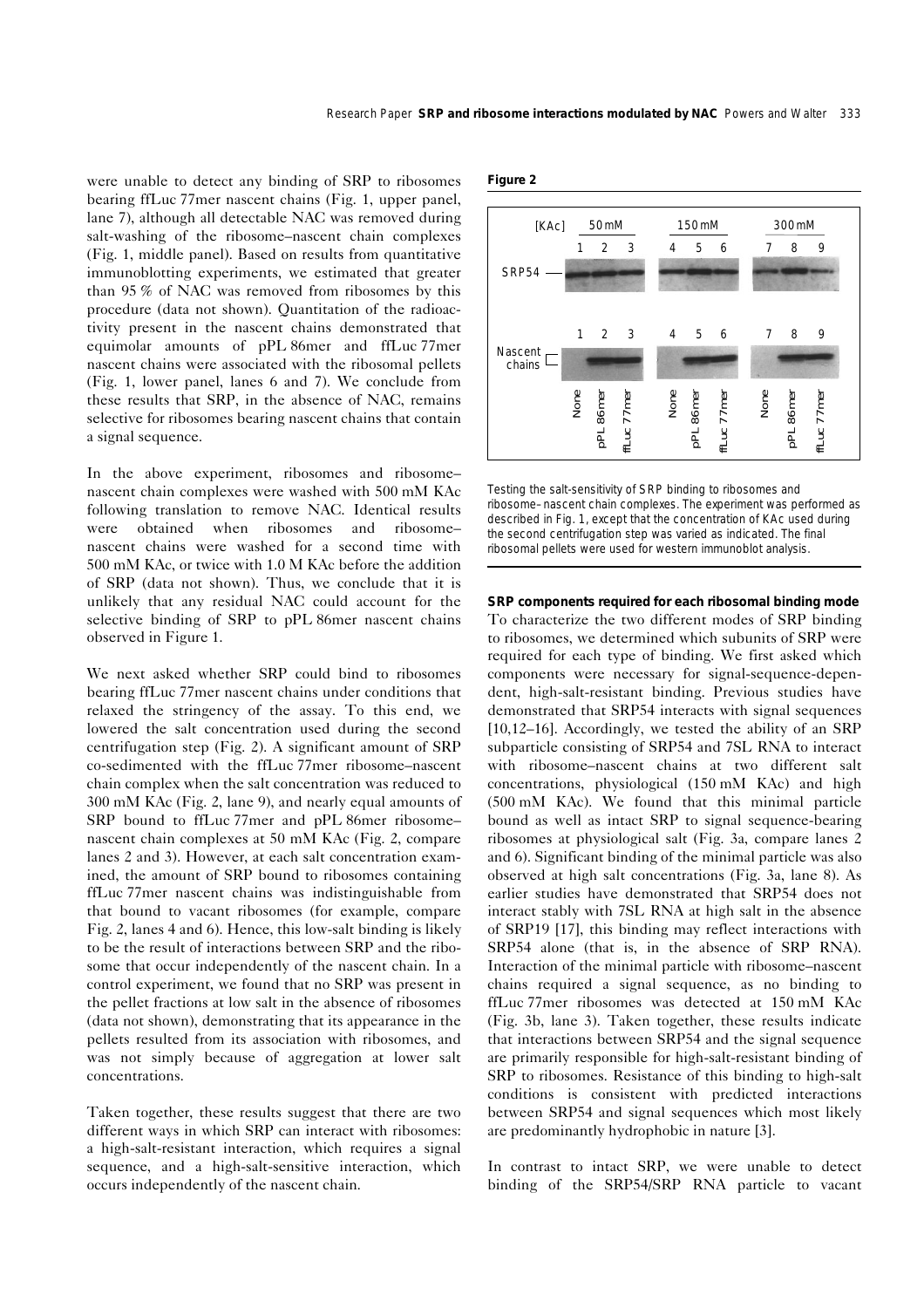



Characterization of interactions between SRP and SRP subparticles with ribosomes and ribosome–nascent chain complexes. **(a)** Interaction between SRP (lanes 1–4) or a minimal SRP54/7SL particle (lanes 5–8) with vacant ribosomes or pPL 86mer ribosome–nascent chain complexes, in the presence of 150 mM or 500 mM KAc, as indicated. **(b)** Interaction of the SRP54/7SL particle with vacant ribosomes or pPL 86mer/ffLuc 77mer ribosome–nascent chain complexes at 150 mM KAc. **(c)** Binding of SRP or reconsituted SRP subparticles to vacant ribosomes at 150 mM KAc. In a–c, the final ribosomal pellets were used for western immunoblot analysis.

ribosomes (Fig. 3a, compare lanes 1 and 5), indicating that additional SRP components were required for nascent chain-independent binding. We therefore used a comprehensive set of reconstituted SRP subparticles to test which of the other subunits, in addition to SRP54, was required for binding to vacant ribosomes at 150 mM KAc. We found that each of the SRP protein subunits, as well as SRP RNA, was required for nascent chain-independent binding of SRP to the ribosome (Fig. 3c).

## **NAC prevents salt-sensitive interactions between SRP and the ribosome**

It was previously suggested that NAC enhances the fidelity of protein targeting by preventing inappropriate interactions between SRP and signalless ribosome– nascent chain complexes [7]. Our results showing that SRP interacts similarly with ribosomes bearing signalless nascent chains and with vacant ribosomes (Fig. 2) suggested a possible mechanism for how NAC might regulate SRP, namely, by preventing salt-sensitive interactions between SRP and the ribosome. We tested this possibility directly by asking whether the addition of purified NAC interfered with binding of SRP to ribosomes at 150 mM KAc (Fig. 4). We found that NAC substantially reduced the binding of SRP to both vacant ribosomes as well as ffLuc 77mer ribosome–nascent chain complexes (Fig. 4, compare lanes 1 and 2 with lanes 3 and 4). In contrast, NAC had no effect upon binding of SRP to pPL 86mer ribosomes (Fig. 4, compare lanes 6 and 8). This result was specific because, in contrast to NAC, addition of other proteins, such as high concentrations of bovine serum albumin, had no effect on SRP binding to either signalless or vacant ribosomes (data not shown). We therefore conclude that NAC indeed interferes with salt-sensitive interactions between SRP and the ribosome.

# **Discussion**

We have used immunoblotting experiments to examine the interaction between SRP and different ribosome– nascent chain complexes in the presence and absence of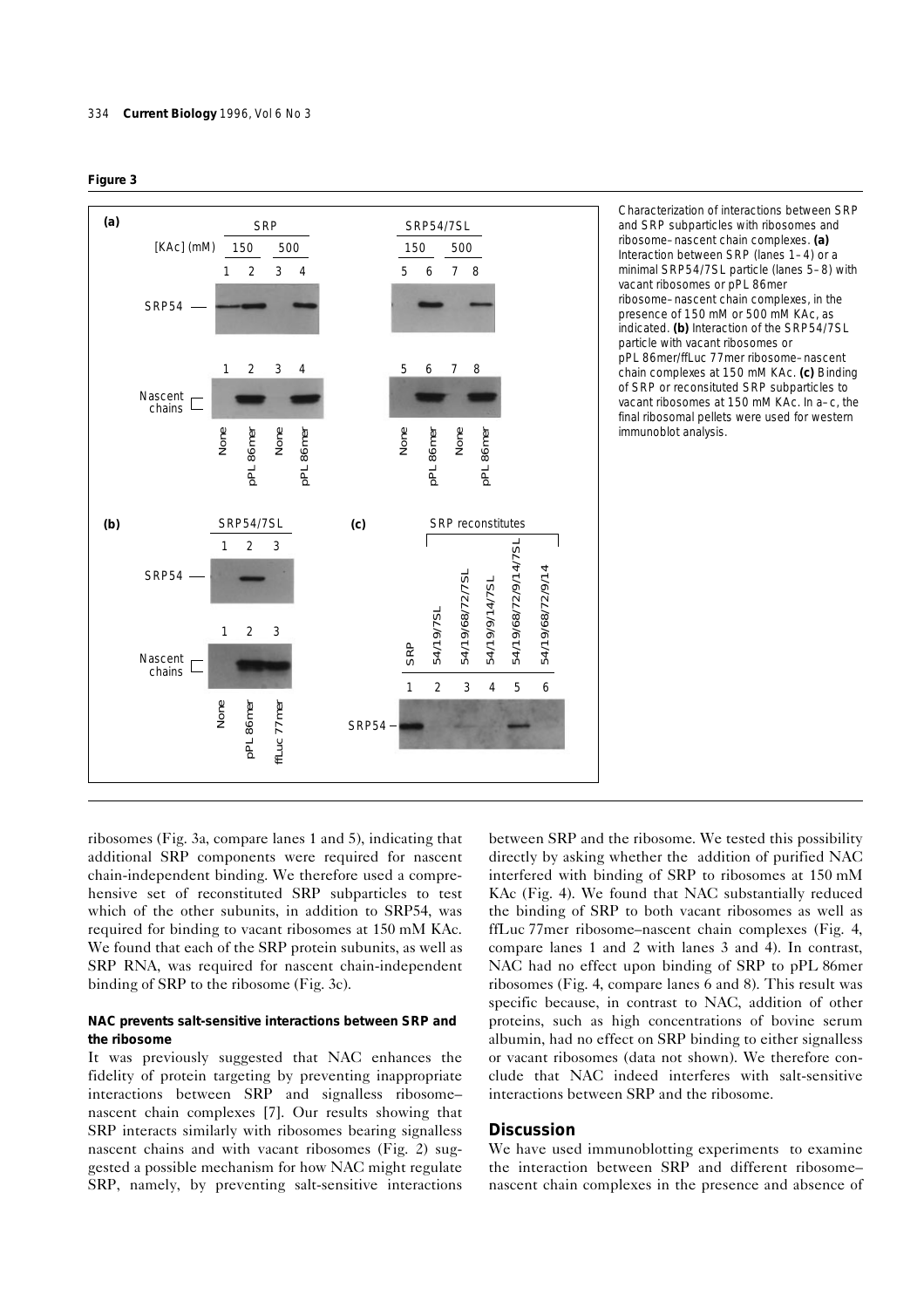

NAC interferes with salt-sensitive binding of SRP to vacant or signalless ribosome–nascent chain complexes. SRP (30 nM) was incubated either alone or in the presence of NAC (300 nM) with saltwashed ribosomes and ribosome–nascent chains, and assayed by centrifugation in 150 mM KAc, as described in Materials and methods. Immunoblot analysis was carried out using the final ribosomal pellets.

NAC. In the absence of NAC, we found that there are two distinct modes that SRP uses to interact with ribosome–nascent chain complexes, which are distinguishable by their salt sensitivity: salt-resistant interactions, which occur between SRP54 and the signal sequence, and salt-sensitive interactions, which take place between additional components of SRP and the ribosome. These latter interactions occur independently of the nascent chain, as SRP binds to signalless ribosome nascent chains and vacant ribosomes to the same extent. In addition, we found that this salt-sensitive binding by SRP is prevented by NAC. Thus, whereas SRP can interact exclusively with signal-sequence-containing ribosomes at high salt (500 mM KAc), NAC prevents binding of SRP to signalless ribosome nascent chains at physiological salt concentrations (150 mM KAc). We therefore conclude that both SRP and NAC are normally required for SRP to bind specifically to ribosome–nascent chain complexes that contain a signal sequence, in agreement with previous studies [7–9]. NAC, however, does not directly influence signal sequence recognition by SRP, as originally suggested [7], but, rather, it negatively modulates interactions that occur between SRP and the ribosome itself (Fig. 5).

Our finding that the SRP54/7SL minimal particle interacts with signal-sequence-containing but not signalless ribosomes (Fig. 3b) indicates that SRP54 is capable of signal sequence discrimination. Recently, Hauser *et al*. [18] have compared the ability of SRP54 to crosslink to salt-washed ribosomes containing pPL 86mer nascent chains bearing either wild-type or mutant signal sequences. These authors found that SRP54 could be crosslinked to a mutant signal sequence in the context of intact SRP, but not when it was part of a minimal particle together with SRP19 and 7SL RNA, in agreement with our direct binding results. Taken together, these studies offer compelling evidence that SRP54 possesses the intrinsic ability to discriminate functional from non-functional signal sequences. However, these results also indicate that interactions between additional components of SRP and the ribosome are sufficient to place SRP54 in the correct position to interact with all nascent chains. Thus, the crosslinks observed by Wiedmann *et al*. [7] between SRP54 and signalless nascent chains in the absence NAC can best be explained by their proximity to SRP54, rather than an intrinsic affinity by SRP54 for these signalless nascent chains. This explanation can also account for the fact that SRP promotes neither targeting nor translocation of these nascent chains [8,9].

Previous studies have examined the importance of individual subunits to the different functions carried out by SRP [18–21]. Both of its heterodimeric subunits, SRP9/14 and SRP68/72, have been shown to be important for SRP–ribosome interactions: in the absence of SRP9/14 the elongation-arrest function of SRP is impaired [19,20], and in the absence of SRP68/72 (or in the presence of alkylated forms of these proteins) its affinity for the ribosome is reduced [18,21]. These results correlate well with our findings that both SRP9/14 and SRP68/72, in addition to SRP RNA, are required for salt-sensitive association of SRP with ribosomes. It remains to be determined whether both of these protein components interact directly with the ribosome, or whether they assert their affects indirectly through structural changes in SRP.

How NAC prevents binding of SRP to signalless ribosome–nascent chain complexes is presently unknown, although our results seem to rule out the possibility that the two particles simply compete for interactions with the nascent chain, as NAC inhibited SRP from binding to vacant ribosomes (Fig. 4). Rather, we favor the idea that NAC directly affects interactions between ribosomes and SRP. This could occur if SRP and NAC possessed overlapping binding sites on the ribosome (Fig. 5). Results of crosslinking and protease protection experiments indicate that NAC protects an extensive length of nascent polypeptide on the ribosome, ranging from 17 to greater than 50 amino acids from the peptidyl transferase center [22]. This result suggests that multiple subunits of NAC can bind to the ribosome simultaneously, an idea supported by the fact that NAC is in stoichiometric excess compared to ribosomes (cited in [22]), or that at least more than a single ribosomal binding site exists for NAC. Thus, it is possible that at least one of these binding sites for NAC could overlap with the binding site for SRP. Formally, however, we cannot rule out more complicated scenarios where NAC and SRP inhibit each

#### **Figure 4**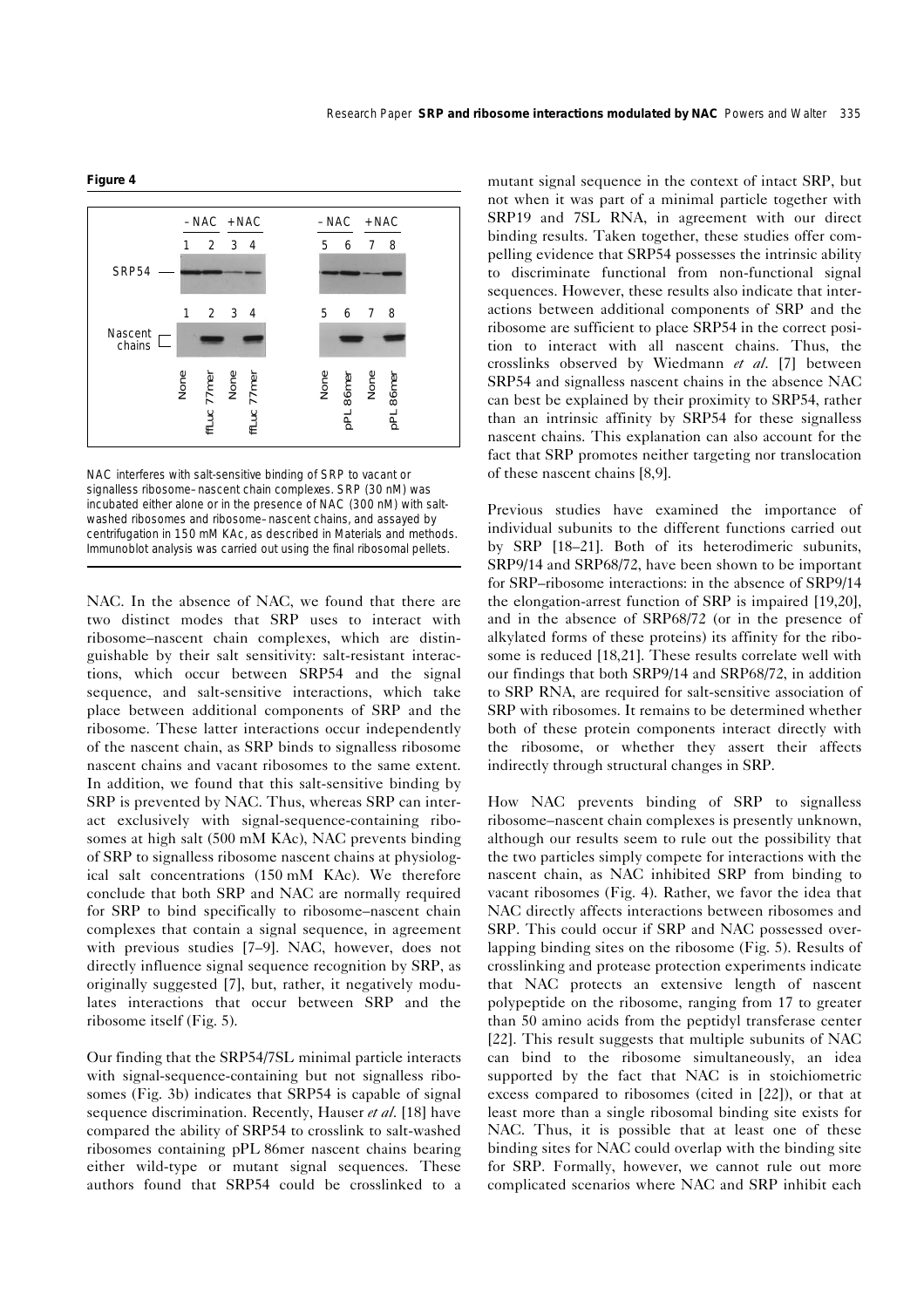#### **Figure 5**

Model for roles of SRP and NAC during co-translational targeting of nascent chains. **(a)** In the absence of a signal sequence, NAC prevents targeting of nascent chains by blocking the membrane binding site on the ribosome [8,9]. **(b)** In the absence of NAC, on the other hand, these nascent chains are targeted, albeit inefficiently, to the ER [7–9]. This condition is unlikely ever to occur in vivo, because of the presence of high concentrations of NAC [7,22]. **(c)** In the absence of NAC, SRP can bind to these signalless nascent chains by virtue of saltsensitive interactions with the ribosome. This salt-sensitive association is likely to correspond to the low-affinity binding of SRP to vacant ribosomes observed previously [27]. SRP bound to ribosomes in this mode is not functionally engaged with the nascent chain, however, as targeting of these nascent chains occurs independently of SRP [9]. **(d)** In the presence of a signal sequence, SRP binds tightly to the ribosome, and effectively



competes with NAC for binding. SRP bound in this mode efficiently targets these nascent chains to the ER, *via* interactions between SRP and the SRP receptor. Translocation

across the ER is then initiated in a reaction requiring GTP [3,28,29].

others' binding indirectly, for example *via* conformational changes in the ribosome. Identification of the sites of interaction for both SRP and NAC on the ribosome will be required to distinguish between these different possibilities.

What role might competition between SRP and NAC for ribosome binding play during protein targeting? SRP is thought to examine translating ribosomes for the presence of a signal sequence; but because there are fewer SRPs than ribosomes in the cell, SRP must rapidly cycle on and off the ribosome in order to efficiently sample every nascent chain [3]. Recent experiments in yeast suggest that SRP accomplishes this by interacting with ribosomes only at a specific stage during translational elongation, at the step following peptide bond formation but preceding translocation of peptidyl tRNA [23]. If a signal sequence is present, SRP remains bound to the ribosome and elongation becomes slowed or arrested [3,24]. In the absence of a signal sequence, however, SRP dissociates from the ribosome and elongation continues. It is possible that NAC facilitates this sampling by SRP by increasing the rate at which SRP dissociates from signalless ribosome nascent chains. A prediction of this model is that depletion of NAC should increase the time window during which SRP can interact productively with a signal sequence. In principle, however, the cycling of ribosomes through the different states of elongation could suffice to displace SRP, by analogy to other factors that interact transiently with ribosomes. Intuitively, there is therefore no obvious need for NAC in this regard.

A more attractive possibility is suggested by recent results demonstrating that NAC prevents signalless ribosome nascent chains from interacting with the ER membrane [8,9], suggesting that in the absence of SRP, NAC blocks the site on the ribosome for binding to the ER. Thus, in the presence of SRP, NAC could be prevented from binding to the ribosome, allowing ribosomes bearing signal sequences to be efficiently targeted to the ER [8,9] (Fig. 5). The existence of overlapping binding sites for NAC and SRP on the ribosome would provide an obvious means for achieving this end. Of course, the two possibilities suggested here are not mutually exclusive. Indeed, the picture that emerges from these studies is that SRP and NAC work together, by modulating each others' binding to the ribosome, to target signal sequencebearing nascent chains efficiently and accurately to the ER, as well as to prevent signalless nascent chains from gaining access to the protein export machinery in the ER membrane.

### **Materials and methods**

### *Preparation of truncated mRNAs*

Plasmid pSPBP4 [21], containing the coding sequence for preprolactin, was linearized with *Pvull* to generate the template for a synthetic mRNA encoding the first 86 amino acids of preprolactin (pPL 86mer). Plasmid pGEM-luc (Promega), containing the coding sequence of firefly luciferase, was linearized with *Hinf*I to generate the template for a synthetic mRNA encoding the first 77 amino acids of firefly luciferase (ffLuc 77mer). Both mRNAs were prepared by transcription using a Megascript (Ambion) transcription system and SP6 polymerase. Transcripts were purified by phenol extraction, precipitated with isopropanol, and resuspended in water for use in *in vitro* translation reactions.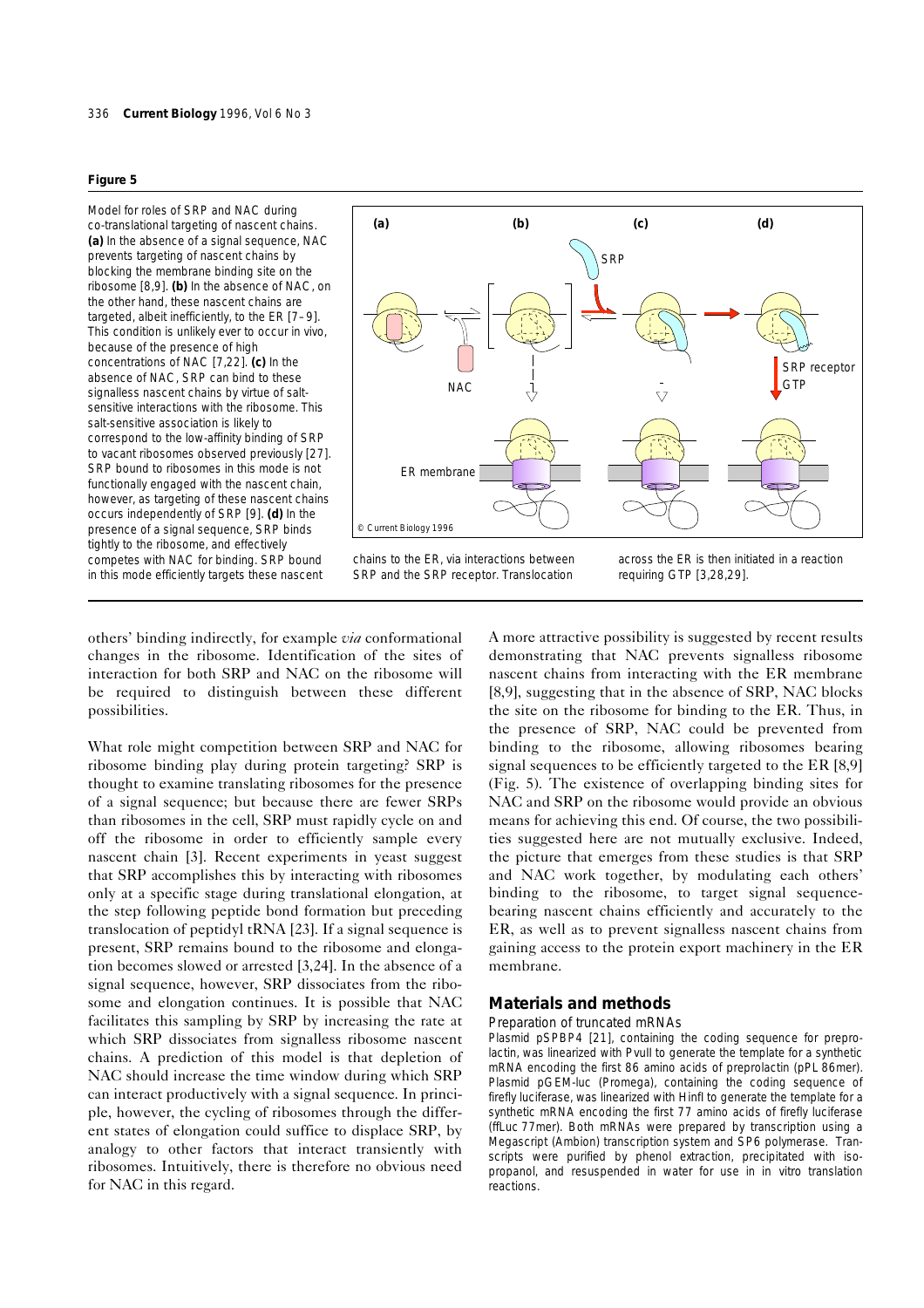*Purification and reconstitution of SRP and SRP subparticles* Purification of SRP, SRP protein subunits and 7SL RNA, and reconstitution of SRP and SRP subparticles was carried out as described previously [19]. Reconsitution reactions contained a final concentration of 200 nM SRP54, 300 nM of each of the other protein subunits and 300 nM 7SL RNA, as appropriate. Reactions were carried out in 10  $\mu$ l of buffer, containing 50 mM triethanolamine acetate (TEA) (pH 7.5), 5 mM  $Mg(Ac)_{2}$ , 500 mM KAc, 0.01 % Nikkol and 1 mM DTT. Samples were mixed and incubated for 10 min on ice, followed by incubation for 10 min at 37 °C. The SRP reconstitutes were returned to ice for 10 min and then used immediately in ribosomal binding experiments.

#### In vitro *translations and ribosomal binding assays*

Wheat germ translations (10  $\mu$ l), containing [ $3\overline{5}$ S]methionine, were performed either in the absence of mRNA, or in the presence of truncated mRNAs to produce pPL 86mer or ffLuc 77mer ribosome–nascent chain complexes [7,25,26]. Each type of nascent chain contained four methionine residues [7]. Following addition of mRNA ( $\sim$  0.2  $\mu$ g), reactions were allowed to proceed for 20 min at 25° C, after which cycloheximide (CH) was added to a final concentration of 0.25 mM. The salt concentration was then raised to 500 mM KAc and samples (in a final volume of 50  $\mu$ l) were overlayed onto 150  $\mu$ l sucrose cushions containing 25 mM TEA (pH 7.5), 0.5 M KAc, 2.5 mM  $Mq(Ac)_{2}$ , 1 mM DTT, 0.01 % Nikkol, 0.25 mM CH, and 0.5 M sucrose. Ribosomes were pelleted by centrifugation in a Beckman TLA 100 rotor at 60 000 rpm for 60 min at 4 °C. Following centrifugation, the ribosomal pellets were resuspended in 10  $\mu$ l of resuspension buffer containing 50 mM TEA (pH 7.5), 50 mM KAc, 2.5 mM  $Mg(Ac)_{2}$ , 1 mM DTT, 0.01 % Nikkol and 0.25 mM CH. In addition, the supernatants from this centrifugation step were TCA-precipitated, and the resulting pellets were resuspended in SDS sample buffer (60 mM Tris–HCl (pH 6.8), 2 % SDS, 10 % glycerol, 100 mM DTT and 0.25 % bromophenol blue).

Next,  $2 \mu$  of a 200 nM solution of native SRP or the appropriate SRP reconstitute was added to the resuspended ribosomal pellet (SRP was present at a final concentration of ~ 30 nM, and KAc was present at 100 mM) and incubated for 10 min at 25 °C, followed by an additional incubation for 60 min on ice. The volume of the sample was then raised to 50  $\mu$ l with resuspension buffer, containing an appropriate concentration of KAc so that the final concentration was 50—500 mM, as described in the figure legend for each experiment. Samples were then centrifuged in a TLA 100 rotor as described above, and the resulting ribosomal pellets were resuspended directly in SDS sample buffer. The corresponding supernatants were TCA precipitated and the resulting pellets resuspended in SDS sample buffer.

Ribosomal binding assays using both SRP and NAC were performed as described [9]. Salt-washed ribosomes or ribosome–nascent chain complexes were combined with  $2 \mu$  of 200 nM SRP and 1.5  $\mu$ l of either  $3 \mu$ M purified NAC (a generous gift from M. Wiedmann) or NAC buffer (20 mM Hepes–KOH (pH 7.5), 300 mM KCl). These amounts resulted in a final SRP to NAC ratio of 1:10, where NAC was approximately equimolar relative to ribosomes (estimated based on the absorbance at 260 nm of the salt-washed ribosomal pellet). Samples were then incubated for 5 min at 25 °C, followed by 20 min on ice, and overlayed directly without dilution onto a 150 µl sucrose cushion, containing 25 mM TEA (pH 7.5), 150 mM KAc, 2.5 mM  $Mg(Ac)_{2}$ , 1 mM DTT, 0.01 % Nikkol, 0.25 mM CH and 0.5 M sucrose. Ribosomes were then pelleted in a Beckman TLA 100 rotor at 100 000 rpm for 15 min at 4 °C and resuspended in SDS sample buffer.

#### *SDS–PAGE analysis and immunoblotting*

All samples were analyzed by SDS–PAGE on 10–15 % gradient gels. The bottom of the gels were cut off, dried, and exposed to X-ray film to detect the nascent chains, or quantified using a phosphoimager. The rest of the gels were used for western blot analysis and probed with polyclonal antisera raised against SRP54 or  $\alpha$ NAC (a generous gift from M. Wiedmann). Detection of bound antibodies was carried out

with the Renaissance chemiluminescence system (DuPont) according to the manufacturers' instructions. All exposures were within the linear range of the detection film, as determined by quantitative immunoblotting using known amounts of SRP54 and  $\alpha$ NAC protein.

# **Acknowledgements**

We thank M. Wiedmann for lively discussions throughout the course of this work, for providing anti-aNAC antiserum and purified NAC protein, and for communication of results prior to publication. We thank W. Bartz, J. Brown, B. Johnson, D. Ng, M. Niwa, S. Ogg and P. Peluso for discussions and for comments on the manuscript. This work was supported by a grant from the NIH to P.W.; T.P. is a Burroughs Wellcome Fellow of the Life Sciences Research Foundation.

#### **References**

- 1. Kaiser CA, Preuss D, Grisafi P, Botstein D: **Many random sequences functionally replace the secretion signal sequence of yeast invertase.** *Science* 1987, **235:**312–317.
- 2. Flower AM, Doebele RC, Silhavy TJ: **PrlA and PrlG suppressors reduce the requirement for signal sequence recognition.** *J Bact* 1994, **176:**5607–5614.
- 3. Walter P, Johnson AE: **Signal sequence recognition and protein targeting to the endoplasmic reticulum membrane.** *Annu Rev Cell Biol* 1994, **10:**87–119.
- 4. Gilmore R, Walter P, Blobel G: **Protein translocation across the endoplasmic reticulum. II. Isolation and characterization of the signal recognition particle receptor.** *J Cell Biol* 1982, **95:**470–477.
- 5. Meyer DI, Krause E, Dobberstein B: **Secretory protein translocation across membranes — the role of the docking protein.** *Nature* 1982, **297:**647–650.
- 6. Jungnickel B, Rapoport TA: **A posttargeting signal sequence recognition event in the endoplasmic reticulum membrane.** *Cell* 1995, **82:**261–270.
- 7. Wiedmann B, Sakai H, Davis TA, Wiedmann M: **A protein complex required for signal-sequence-specific sorting and translocation.** *Nature* 1994, **370:**434–440.
- 8. Lauring B, Sakai H, Kreibich G, Wiedmann M: **Nascent polypeptideassociated complex protein prevents mistargeting of nascent chains to the endoplasmic reticulum.** *Proc Natl Acad Sci USA* 1995, **92:**5411–5415.
- 9. Lauring B, Kreibich G, Wiedmann M: **The intrinsic ability of ribosomes to bind to endoplasmic reticulum membranes is regulated by signal recognition particle and nascent-polypeptideassociated complex.** *Proc Natl Acad Sci USA* 1995, **92:**9435–9439.
- 10. Miller JD, Wilhelm H, Gierasch L, Gilmore R, Walter P: **GTP binding and hydrolysis by the signal recognition particle during initiation of protein translocation.** *Nature* 1993, **366:**351–354.
- 11. Miller JD, Bernstein HD, Walter P: **Interaction of** *E. coli* **Ffh/4.5S ribonucleoprotein and FtsY mimics that of mammalian signal recognition particle and its receptor.** *Nature* 1994, **367:**657–659.
- 12. Krieg UC, Walter P, Johnson AE: **Photocrosslinking of the signal sequence of nascent preprolactin to the 54-kilodalton polypeptide of the signal recognition particle.** *Proc Natl Acad Sci USA* 1986, **83:**8604–8608.
- Kurzchalia TV, Wiedmann M, Girshovich AS, Bochkareva ES, Bielka H, Rapoport TA: **The signal sequence of nascent preprolactin interacts with the 54K polypeptide of the signal recognition particle.** *Nature* 1986, **320:**634–636.
- 14. Zopf D, Bernstein HD, Johnson AE, Walter P: **The methionine-rich domain of SRP54 protein subunit of the signal recognition particle contains an RNA binding site and can be crosslinked to a signal sequence.** *EMBO J* 1990, **9:**4511–4517.
- 15. High S, Dobberstein B: **The signal sequence interacts with the methionine-rich domain of the 54-kD protein of signal recognition particle.** *J Cell Biol* 1991, **113:**229–233.
- Lütcke H, High S, Römisch K, Ashford AJ, Dobberstein B: The **methionine-rich domain of the 54 kDa subunit of signal recognition particle is sufficient for the interaction with signal sequences.** *EMBO J* 1992, **11:**1543–1551.
- 17. Walter P, Blobel G: **Disassembly and reconstitution of signal recognition particle.** *Cell* 1983, **34:**525–533.
- Hauser S, Bacher G, Dobberstein B, Lütcke H: A complex of signal **sequence binding protein and the SRP RNA promotes translocation of nascent proteins.** *EMBO J* 1995, **14:**5485–5493.